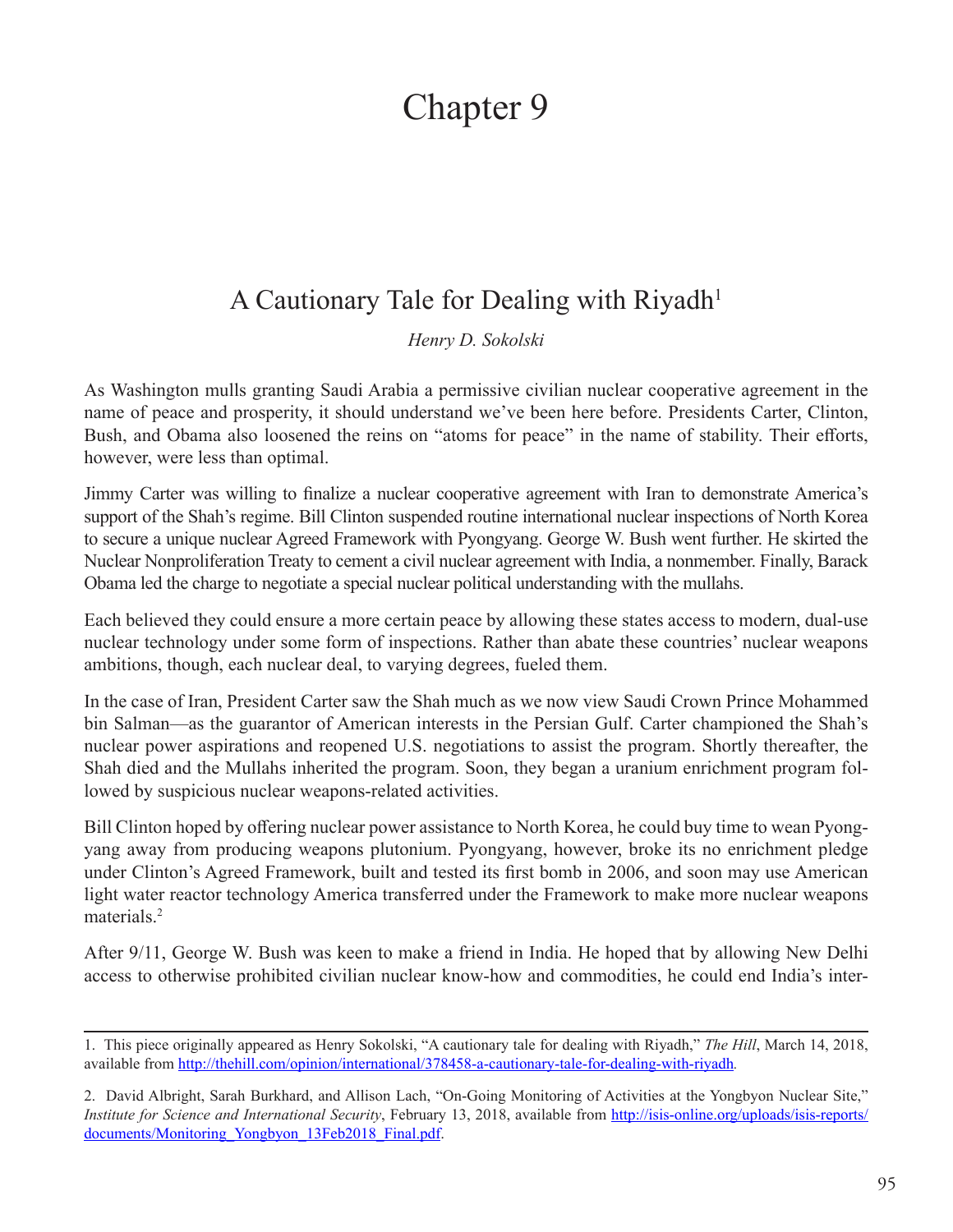national nuclear isolation and "bring India into the nuclear nonproliferation mainstream."<sup>3</sup> Instead, the deal allowed India to import otherwise banned uranium that, in turn, freed up nearly all India's domestic uranium resources, which could legally be enriched for military purposes.<sup>4</sup> With this importation in full swing<sup>5</sup> India currently is engaged in a massive military fissile production build up.<sup>6</sup>

As for the Iran deal, critics fear Tehran is using previously frozen financial assets that the understanding released to help build out a fleet of nuclear-capable missiles, which Iran might arm with nuclear warheads just as soon as restrictions on it enriching uranium are relaxed. Among these critics is President Trump.

None of this history makes for pleasant reading. All of it, though, is directly relevant to any U.S. effort to strike a civil nuclear agreement with Saudi Arabia. The deal most often discussed is one that would allow the Saudis (now or in due course) to enrich uranium and reprocess spent fuel—two activities that can bring the Kingdom to the brink of making nuclear weapons. The premise behind cutting such a permissive deal is that if we want to restrain an aspiring nuclear weapons state, we must first demonstrate our trust that it will not go nuclear by sharing dual-use technology essential for both civil and military use. The hope here is that the economic lure of this technology's peaceful uses and our influence in making the sale would temper these states' desires to ever use the technology to build bombs.

As already noted, history has not been kind to this proposition. Nor does it help that in the Saudi case, the economics of nuclear power are now negative compared to cheaper natural gas, wind, and photo voltaic and solar thermal storage systems that can provide electricity 24/7.<sup>7</sup> These are the technologies and fuels we should be helping the Saudis with, which, in turn, could help to focus the world (and Iran) on what Tehran should be pursuing instead of nuclear power.

Proponents of a cutting a permissive deal with Riyadh, however, insist that none of this matters; that if the United States does not make accommodations and the sale, Russia and China (or France) will; and that if they do, they will undermine the "nonproliferation" influence that America otherwise would enjoy. This narrative, although popular, is specious. First, it ignores how improbable a reactor sale in the Kingdom is unless it is South Korean (a nuclear vendor the Washington has considerable leverage over).<sup>8</sup>

Second, if we buy its basic logic, we are immediately reduced to caving to anything the Saudis might

3. Gregory L. Schulte, "The India Safeguards Agreement: Moving India Towards the Nonproliferation Mainstream," *U.S. Department of State*, July 24, 2008, available from<https://2001-2009.state.gov/p/sca/rls/rm/2008/109025.htm>.

4. Zia Mian, Abdul Hameed Nayyar, R. Rajaraman, and M.V. Ramana, "Plutonium Production in India and the U.S.-India Nuclear deal," available from [https://www.researchgate.net/publication/265228293\\_CHAPTER\\_4\\_](https://www.researchgate.net/publication/265228293_CHAPTER_4_
PLUTONIUM_PRODUCTION_IN_INDIA_AND_THE_US-INDIA_NUCLEAR_DEAL) [PLUTONIUM\\_PRODUCTION\\_IN\\_INDIA\\_AND\\_THE\\_US-INDIA\\_NUCLEAR\\_DEAL](https://www.researchgate.net/publication/265228293_CHAPTER_4_
PLUTONIUM_PRODUCTION_IN_INDIA_AND_THE_US-INDIA_NUCLEAR_DEAL).

5. "India continues to import fuel for nuclear power reactors in large quantities," *Newsroom 24x7*, January 5, 2018, available from [https://newsroom24x7.com/2018/01/05/india-continues-to-import-fuel-for-nuclear-power-reactors-in-large-quantities/.](https://newsroom24x7.com/2018/01/05/india-continues-to-import-fuel-for-nuclear-power-reactors-in-large-quantities/)

6. Adrian Levy, "India is Building a Top-Secret Nuclear City to Produce Thermonuclear Weapons, Experts Say," *Foreign Policy*, December 16, 2015, available from [http://foreignpolicy.com/2015/12/16/india\\_nuclear\\_city\\_top\\_secret\\_china\\_paki](http://foreignpolicy.com/2015/12/16/india_nuclear_city_top_secret_china_pakistan_barc/)[stan\\_barc/](http://foreignpolicy.com/2015/12/16/india_nuclear_city_top_secret_china_pakistan_barc/).

7. Ali Ahmad, "Economic Considerations of Nuclear Power Deployments in Saudi Arabia," *Nonproliferation Policy Education Center*, November 2017, available from [http://npolicy.org/Articles/Ahmad\\_Saudi\\_Arabia.pdf](http://npolicy.org/Articles/Ahmad_Saudi_Arabia.pdf) and Peter Fairley, "The United Arab Emirates' Nuclear Power Gambit," *IEEE Spectrum*, January 4, 2018, available from [https://spectrum.ieee.org/energy/](https://spectrum.ieee.org/energy/nuclear/the-united-arab-emirates-nuclear-power-gambit) [nuclear/the-united-arab-emirates-nuclear-power-gambit](https://spectrum.ieee.org/energy/nuclear/the-united-arab-emirates-nuclear-power-gambit).

8. Henry Sokolski, "5 Myths About Saudi Arabia's Nuclear Program," *The National Interest*, March 6, 2018, available from <http://nationalinterest.org/feature/5-myths-about-saudi-arabias-nuclear-program-24771>.